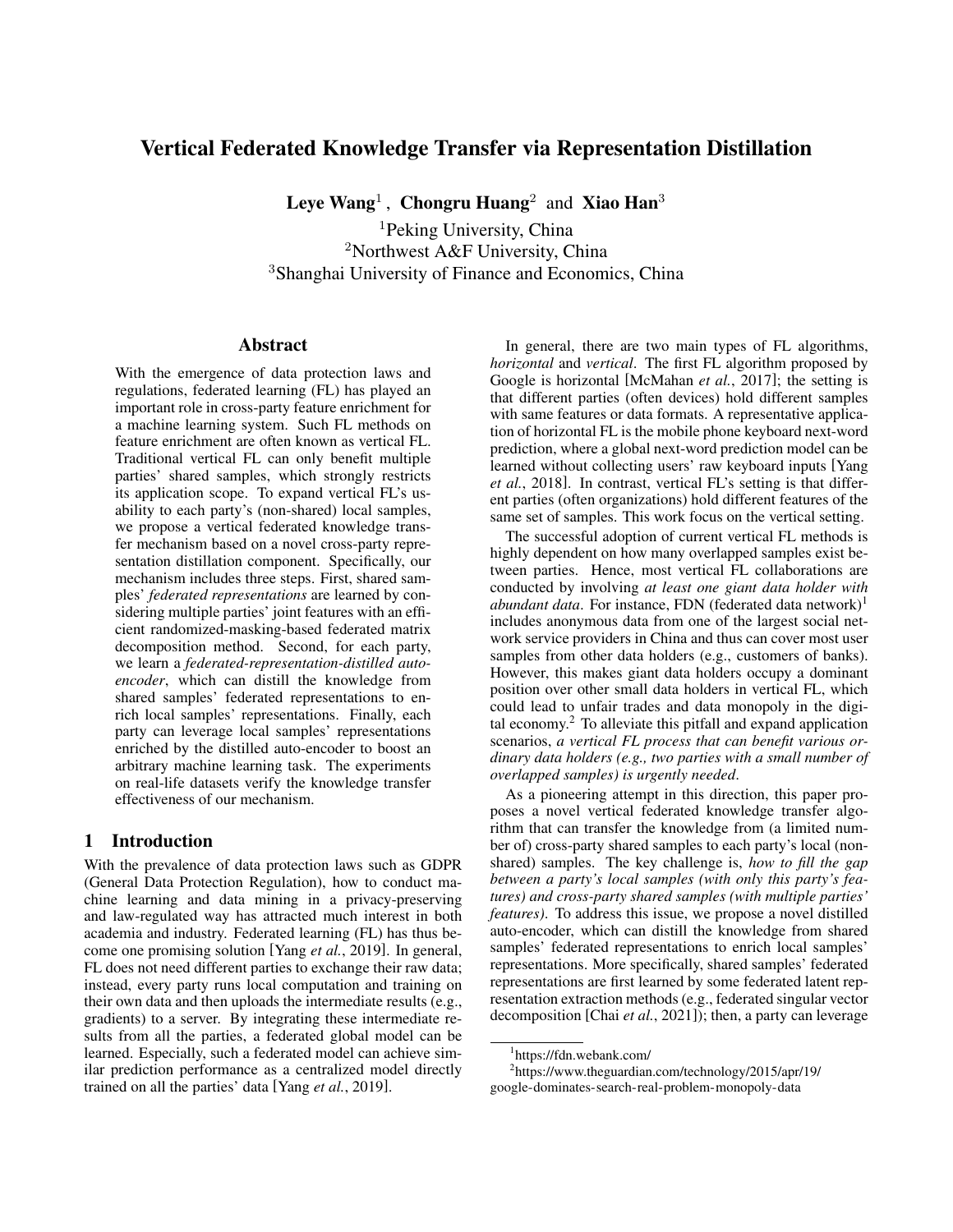shared samples' federated representation as the guidance to enrich its local feature auto-encoder via a knowledge distilling strategy [\[Hinton](#page-6-1) *et al.*, 2015]. Especially, our knowledge transfer mechanism has the following characteristics.

- *Knowledge transfer to local samples*. As aforementioned, different from most vertical FL algorithms focusing on shared samples, our mechanism aims to improve the learning performance on different parties' local samples via vertical knowledge transfer. In this way, a set of parties with only a limited number of shared samples can still benefit from our vertical FL process.
- *Task-independent transfer*. Our knowledge transfer process is task-independent. That is, each party can leverage their enriched local samples' representations for an arbitrary (new) learning task.
- *Salable to multiple parties*. The complexity of our mechanism is linearly proportional to the number of parties. More importantly, our mechanism can be learned in an online manner. That is, when a new party comes, existing parties can efficiently update their local sample representations by just learning with the new party.

In summary, this work makes the following contributions:

- 1. To the best of our knowledge, this work is the first one to explore how to enable vertical knowledge transfer from shared samples to each party's local samples in a taskindependent manner.
- 2. We propose a novel *federated-representation-distilled auto-encoder* framework to transfer knowledge from shared samples to local samples. This framework includes the following main steps. First, a federated representation learning method is applied to extract shared samples' representations. Second, each party can enrich their local feature auto-encoder by knowledge distilling on the shared samples' federated representations. The distilled auto-encoder can then be leveraged to enrich local samples' feature representations.
- 3. Experiments on three real-life datasets have verified the effectiveness of our mechanism in knowledge transfer. Specifically, by varying a spectrum of experimental parameters, we have verified the generalizability of our enriched feature representations of local samples.

# 2 Problem Formulation

In this section, we clarify the definitions of key concepts used in this paper. Afterward, we formulate our research problem.

# 2.1 Concepts

For all the parties in a vertical FL campaign, we classify them into two types, the *task party* and the *data party*.

*Task Party*. A task party t has a set of samples with features  $X_t$  and a task label  $Y_t$  to predict. The task party sample IDs are denoted as  $I_t$ .

*Data Party*. A data party d has a set of samples with features  $X_d$ . The data party d's sample IDs are denoted as  $I_d$ .

<span id="page-1-0"></span>

Figure 1: Overview of our mechanism.

## <span id="page-1-1"></span>2.2 Research Problem

*Multi-Party Vertical Federated Knowledge Transfer Problem.* Given a task party t and n data parties  $d_i(i = 1, 2, ..., n)$ , t has certain shared samples with any data party  $d_i$  ( $I_t \cap$  $I_{d_i} \neq \phi$ ), and t's features are distinct from any data party  $d_i$  ( $X_t \cap X_{d_i} = \phi$ ), the objective is to design a federated knowledge transfer algorithm to predict the task label  $Y_t$  of t's (non-shared) local samples as accurately as possible.

Remark. Traditional vertical FL problem often requires that  $I_t = I_{d_i}$ . However, our vertical federated knowledge transfer setting only needs that  $I_t \cap I_{d_i} \neq \emptyset$ . The objective of our proposal is to improve the task performance of t's local samples ( $I_t \setminus I_{d_i}$ ) by transferring the knowledge from shared samples ( $I_t \cap I_{d_i}$ ). This is complementary to traditional vertical FL, thus extending FL's application scope in practice.

## 3 Mechanism Design

### 3.1 Overview

We demonstrate the overall process of our mechanism, which includes three main steps (Fig. [1\)](#page-1-0). Note that before our mechanism runs, we suppose that shared samples between the task party t and any data party  $d_i$  are known, which can be learned by PSI (private set intersection) methods [\[Kamara](#page-7-3) *et al.*[, 2014\]](#page-7-3).

- Step 1. Federated Representation Learning. First, the task party and data parties collaboratively learn federated latent representations for shared samples. In brief, these federated latent representations would incorporate the hidden knowledge among multiple parties, while not leaking these parties' raw features.
- Step 2. Local Representation Distillation. Second, the task party trains a *federated-representation-distilled auto-encoder* that can distill the knowledge from shared samples' federated representations to enrich local samples' representations.
- Step 3. Learning on Enriched Representations. After Step 2, the auto-encoder is distilled and ready for local feature enrichment. Then, given an arbitrary label  $y_t$  to predict, the task party can use local samples' enriched representations (i.e., task party's local features + enriched representations) to conduct training and inference with state-of-the-art machine learning algorithms.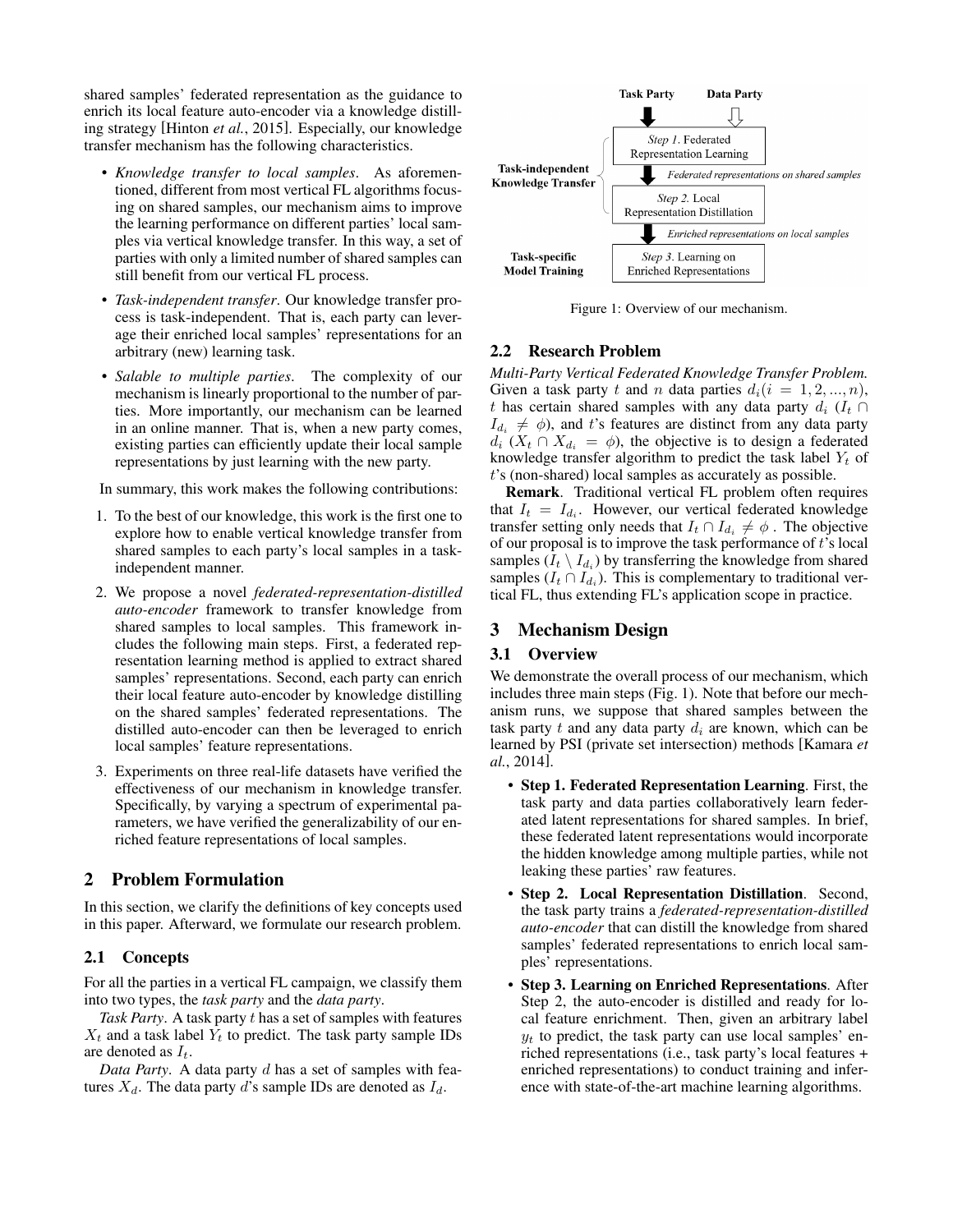Step 3 generally follows traditional supervised learning methods to train a task-specific prediction model, where various machine learning algorithms can be applied, such as random forest and neural networks. Next, we illustrate more details about Step 1 and 2. For brevity, we first assume that only one data party  $d$  exists. Then, we discuss how to deal with multiple data parties  $\{d_1, d_2, ..., d_n\}$ .

## 3.2 Federated Representation Learning

The purpose of Step 1 is to extract latent representations of shared samples by considering both task and data parties' features. Literature has shown that singular vector decomposition is effective to extract meaningful latent representations for machine learning tasks [\[Kosinski](#page-7-4) *et al.*, 2013]. To this end, based on a federated singular vector decomposition method, FedSVD [Chai *et al.*[, 2021\]](#page-6-0), we design a process to learn shared samples' federated representations by considering both task and data parties' features.

Suppose the task party holds the shared samples' feature matrix  $S_t \in \mathbb{R}^{|I_s| \times |\bar{X}_t|}$ , and the data party d holds the shared samples' feature matrix  $S_d \in \mathbb{R}^{|I_s| \times |X_d|}$   $(I_s = I_t \cap I_d$  is the shared sample ID set). Denote  $S = [S_t | S_d]$  (combination of both task and data parties' feature matrices), we want to leverage SVD to learn the latent representations,

$$
S = U\Sigma V^T \tag{1}
$$

where  $U$  is thus the latent representations of shared samples. Inspired by FedSVD [Chai *et al.*[, 2021\]](#page-6-0), we use a randomized masking method to learn  $U$  as,

- 1. A trusted key generator generates two randomized orthogonal matrices  $A \in \mathbb{R}^{\lceil I_s \rceil \times |I_s \rceil}$  and  $B \in \mathbb{R}^{\lceil X_{td} \rceil \times \lceil X_{td} \rceil}$  $(|X_{td}| = |X_t| + |X_d|)$ . B is further partitioned to two parts  $B_t \in \mathbb{R}^{|X_t| \times |X_{td}|}$  and  $B_d \in \mathbb{R}^{|X_d| \times |X_{td}|}$ , i.e.,  $B^{T} = [B_{t}^{T} | B_{d}^{T}].$
- 2. A and  $B_t$  are sent to the task party; A and  $B_d$  are sent to the data party.
- 3. Each party does a local computation by masking their own feature matrices with the received matrices:

$$
\hat{S}_k = AS_k B_k, \forall k \in \{t, d\}
$$
 (2)

- 4. Both task and data parties send  $\hat{S}_t$  and  $\hat{S}_d$  to a third-party server<sup>[3](#page-2-0)</sup> and the third-party server runs SVD on the combined data matrix  $\hat{S} = \hat{U} \Sigma \hat{V}^T$ , where  $\hat{S} = [\hat{S}_t | \hat{S}_d].$  $\hat{U}$  is then sent to the task party.
- 5. The task party can recover the federated latent representation of shared users, denoted as  $\mathbf{x}_{s}^{fed}$ , by

$$
\mathbf{x}_s^{fed} = U = A^T \hat{U} \tag{3}
$$

Compared to the original FedSVD which aims to recover both U and V [Chai *et al.*[, 2021\]](#page-6-0), we only need to recover U. Hence, in our method, only  $U'$  is transmitted to the task party to reduce the communication cost. The correctness of the above process depends on the fact that  $S$  and  $\hat{S}$  (multiplying  $S$  by two orthogonal matrices) must hold the same singular value  $\Sigma$ . For the proof on the correctness and security of FedSVD, please refer to [Chai *et al.*[, 2021\]](#page-6-0).

#### 3.3 Local Representation Distillation

After obtaining  $x_s^{fed}$  for shared samples, Step 2 aims to enrich the task party's local sample representations. We thus design a novel local feature extracting strategy, which is combined with knowledge distilling from shared samples'  $\mathbf{x}_{s}^{fed}$ . Specifically, for a certain unsupervised local representation learner, we enhance it by adding a new loss function, i.e., making the shared samples  $I_s$ 's learned representations be close to  $\mathbf{x}_s^{fed}$ , thus enabling the knowledge distillation effect.

In our mechanism implementation, we consider one of the most widely-used unsupervised representation extraction methods, *auto-encoder* [\[Hinton and Salakhutdinov, 2006\]](#page-6-2). Especially, if the input features are from a shared sample, we add a new knowledge distillation loss function by comparing the encoder's output to the shared sample's federated representation (learned from Step 1),

$$
\mathcal{L}_{distill}(\mathbf{x}_s^t) = |Enc(\mathbf{x}_s^t) - \mathbf{x}_s^{fed}|
$$
\n(4)

where  $x_s^t$  is the shared samples' local features in the task party. Hence, the complete loss function of the distilled autoencoder is,

$$
loss = \begin{cases} \mathcal{L}_{recons}(\mathbf{x}_i^t) + \theta \mathcal{L}_{distill}(\mathbf{x}_i^t) & i \in I_s \\ \mathcal{L}_{recons}(\mathbf{x}_i^t) & i \in I_t \setminus I_s \end{cases} \tag{5}
$$

That is, for the task party's (non-shared) local samples, the loss function is the same as the original auto-encoder. For the shared samples, a new knowledge distillation loss is added to the original reconstruction loss;  $\theta$  is the weight parameter to balance two loss function parts.

After training the federated-representation-distilled autoencoder until convergence, the encoder part *Enc* can be a feature enrichment function for the task party's local samples. That is, for  $i \in I_t \setminus I_s$ ,  $Enc(\mathbf{x}_i^t)$  can be used to enrich the original local feature  $x_i^t$ . In other words, the enriched local samples' representations  $\mathbf{x}_i^* = \langle \mathbf{x}_i^t, Enc(\mathbf{x}_i^t) \rangle$  are given to Step 3 for training a task-specific machine learning model.

When there are  $n$  data parties, the task party can repeat the aforementioned Step 1 and 2 with each data party. Specifically, for each data party  $d_i$ , the task party can learn a local feature enrichment function  $Enc_i$ . Then, by aggregating n local feature enrichment functions learned from  $n$  data parties, the local samples' final enriched representations become,

$$
\mathbf{x}_{i}^{*} = \langle \mathbf{x}_{i}^{t}, Enc_{1}(\mathbf{x}_{i}^{t}), Enc_{2}(\mathbf{x}_{i}^{t}), ..., Enc_{n}(\mathbf{x}_{i}^{t}) \rangle \qquad (6)
$$

### 3.4 Mechanism Updating

In general, our mechanism is efficient to update without the need of completely re-running three steps for all the parties.

• *Local Incremental Learning - New task party samples*. Note that the representation distillation is conducted locally at the task party. Then, if the task party  $t$  has a number of new local samples,  $t$  can locally re-conduct the representation distillation to learn an updated local

<span id="page-2-0"></span><sup>&</sup>lt;sup>3</sup>The third-party server needs to be semi-honest. Note that in FL, such a security configuration (i.e., the information aggregation server is semi-honests) is widely accepted [Yang *et al.*[, 2019\]](#page-7-0).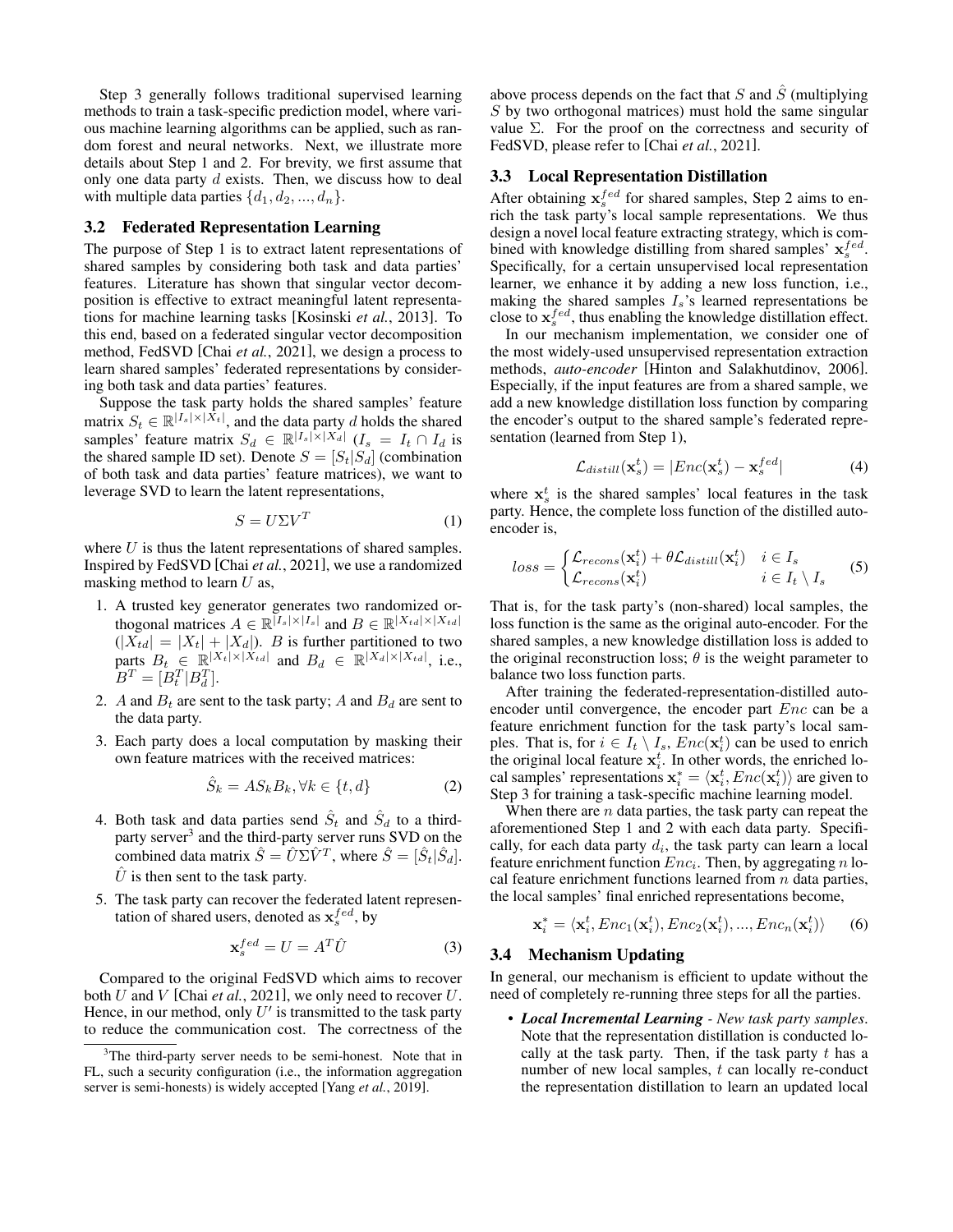<span id="page-3-1"></span>

| <b>Dataset</b> | <b>#Samples</b> | <b>#Features</b> | <b>#Shared Samples</b> |
|----------------|-----------------|------------------|------------------------|
| <b>HAPT</b>    | 5,000           | 250              | 3,000                  |
| Gisette        | 4,000           | 2,500            | 1,000                  |
| RNA-Seq        | 600             | 8,000            | 500                    |
| PCam16k        | 8,000           | 20,000           | 5,000                  |
| <b>SUSY</b>    | 1,500,000       | 6                | 20,000                 |

Table 1: Default data samples and features held by a data party or the task party. The shared samples are the samples shared by the task party and an arbitrary data party.

feature enrichment function. The task party  $t$  does not need to communicate with any data parties for this up-dating, which is very efficient and convenient.<sup>[4](#page-3-0)</sup>

- *Task Independence New tasks*. Similar to new samples, if the task party  $t$  has a new task label to predict,  $t$ also does not need to communicate with other parties.  $t$ only needs to repeat Step 3 with the new task label.
- *Knowledge Extensibility New data parties*. As we have discussed for the scenario of multiple data parties, it is easy to update our mechanism for new-coming data parties. In particular, the task party can learn a new local feature enrichment function  $\overline{E}nc'$  from the new data party (repeat Step 1 and 2 with the new data party), and then enrich the local feature representation as  $\mathbf{x}_i^* = \langle \mathbf{x}_i^*, Enc(\mathbf{x}_i^t) \rangle$ .

# 4 Evaluation

In this section, we empirically verify the effectiveness of our mechanism with three real-life datasets. Our experiments were performed on the workstation using Intel $(R)$  Xeon $(R)$ Silver 4210R CPU @ 2.40GHz, 50GB RAM, PyTorch 1.10.0, Python 3.8 and Cuda 11.3.

### 4.1 Datasets

We evaluate our mechanism on the following datasets.

- *Human Activities and Postural Transitions (HAPT)* [\[Reyes-Ortiz](#page-7-5) *et al.*, 2016] is an activity recognition dataset based on smartphone sensor readings. The dataset dimension is  $\mathbb{R}^{10929\times561}$ . The task label is the activity type (12 types).
- *Gisette* [Guyon *et al.*[, 2006\]](#page-6-3) is a handwritten digit dataset containing the confused '4' and '9' samples with 5000 features (pixels). The dimension is  $\mathbb{R}^{13\overline{5}00\times5000}$ . The task is a binary classification to identify '4' or '9'.
- *Gene Expression Cancer RNA-Seq (RNA-Seq)* [\[Chang](#page-6-4) *et al.*[, 2013\]](#page-6-4) dataset includes gene expressions in patients with different types of tumor. The dimension is  $\mathbb{R}^{801\times20531}$  and there are 5 tumor types to predict.
- *PCam16k* [\[Singh, 2021\]](#page-7-6) is a supervised binary classification dataset published on OpenML with dimension  $\mathbb{R}^{16000\times 27648}$ .
- *SUSY* [Baldi *et al.*[, 2014\]](#page-6-5) dataset describes a binary classification problem for distinguishing signal processes that produce supersymmetric particles from background processes that do not. Its dimension is  $\mathbb{R}^{5000000\times19}$ , where the first 8 features describe the kinematics of the particle and the last 10 features are functions of the first 8 features.

Table [1](#page-3-1) shows the default data split to different parties in the experiments. We suppose that there exist one task party and one data party by default. Due to the page limitation, for most experiments, we show the results on HAPT and Gisette datasets.

## 4.2 Baselines

As far as we know, no existing methods are designed specifically for the multi-party vertical knowledge transfer problem (Sec. [2.2\)](#page-1-1). Hence, to verify the effectiveness of our mechanism, we compare it with the baseline method using only the task party's local features. Moreover, we assume that samples' full features are known and thus build a baseline as the upper bound of the knowledge transfer performance.

- *LOCAL*: This baseline leverages only the task party's local features for training the task-specific model.
- *FULL*: For this baseline, we assume that *full* features of the task party's samples are known for training a machine learning model. This baseline is not a valid solution to our vertical federated knowledge transfer problem, but it can be seen as the upper bound of the knowledge transfer performance.

Note that we can leverage various machine learning algorithms to train the task-specific model. In our experiments, we use the random forest as the default machine learning algorithm. We also test the other popular algorithms including KNN, XGBoost [\[Chen and Guestrin, 2016\]](#page-6-6), and neural networks for robustness check.

### 4.3 Training Configurations

We choose Adam optimizer for training auto-encoder, with learning rate  $= 0.001$ , batch size  $= 100$ , epoch  $= 20$ . The default layer number is 3 and the activation function is SIG-MOID. Meanwhile, we also carry out experiments under the different numbers of hidden layers with three activation functions to verify the mechanism's robustness.

For all the datasets, when training the task-specific prediction model, we choose 80% of the data as the training set and 20% as the test set. In order to prevent the interference of random seeds, we carry out experiments under 30 different random seeds and compute the average results.

#### 4.4 Main evaluation

We first report the results when there is only one data party. Fig. [2](#page-4-0) and [3](#page-4-0) show the prediction performance on HAPT by varying the number of features in the task and data party, respectively. Our mechanism can obtain the similar good performance on Gisette (Fig. [5](#page-4-0) and [6\)](#page-4-0). Results show that our

<span id="page-3-0"></span><sup>&</sup>lt;sup>4</sup>In practice, for new samples, the existing local feature enrichment function (without updating) can still be used. Our evaluation would test this setting (Sec. 4.5).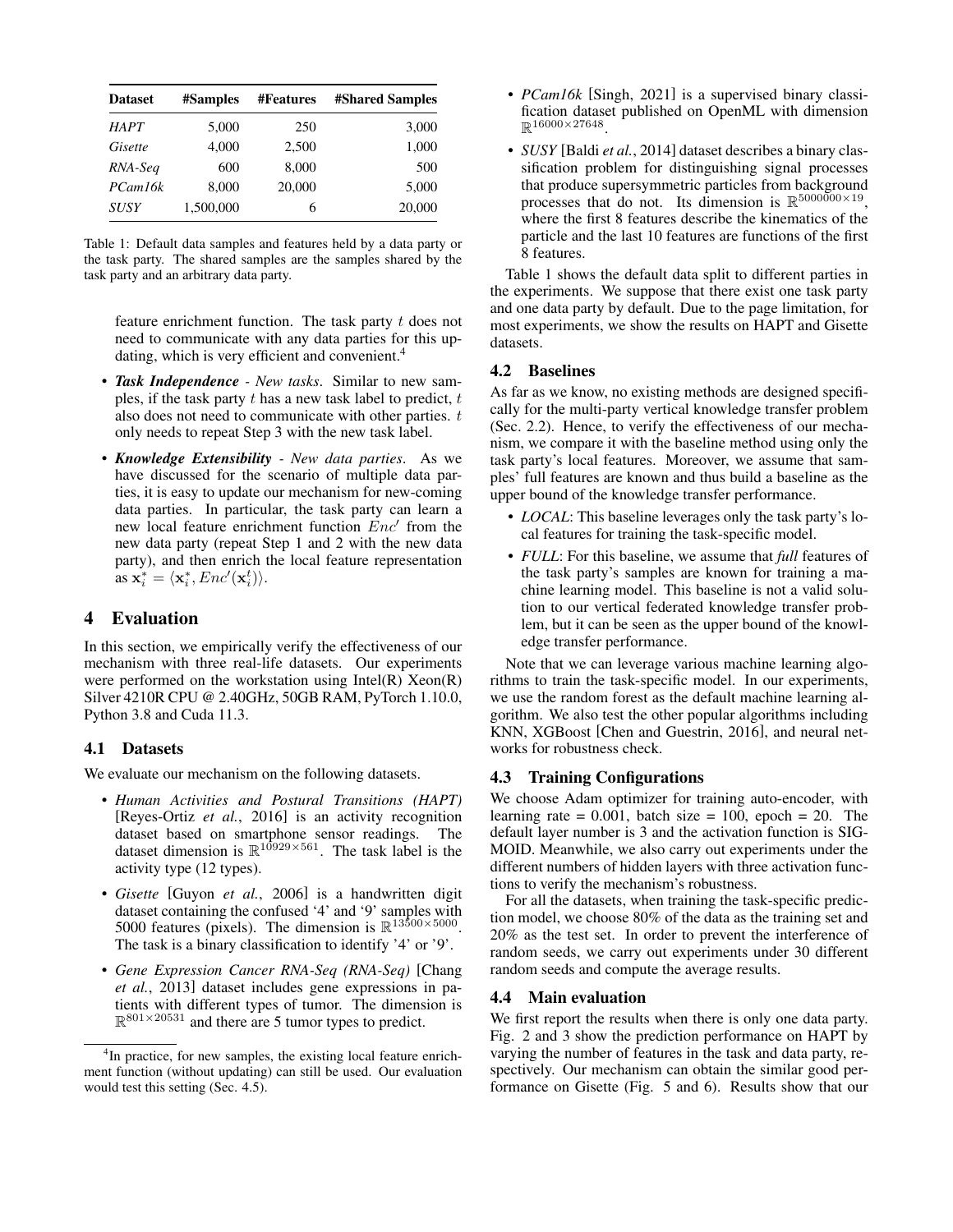<span id="page-4-0"></span>

task party's feature number (HAPT).

Figure 2: Prediction accuracy by varying the Figure 3: Prediction accuracy by varying the Figure 4: Prediction accuracy by varying the data party's feature number (HAPT). number of shared samples (HAPT).



Figure 5: Prediction accuracy by varying the Figure 6: Prediction accuracy by varying the Figure 7: Prediction accuracy by varying the task party's feature number (Gisette). data party's feature number (Gisette). number of shared samples (Gisette).

<span id="page-4-1"></span>

| #Method      | RNA-Seq | PCam16k | <b>SUSY</b> |
|--------------|---------|---------|-------------|
| Our          | 0.9667  | 0.7425  | 0.7311      |
| <i>FULL</i>  | 0.9689  | 0.7432  | 0.7990      |
| <i>LOCAL</i> | 0.9556  | 0.7250  | 0.7189      |

Table 2: Prediction accuracy on other datasets.

mechanism can consistently outperform the LOCAL baseline, which verifies the generalizable effectiveness of our vertical knowledge transfer mechanism. Besides, when the feature number increases (either the task party or the data party), our mechanism's accuracy gradually goes up.

Fig. [4](#page-4-0) and [7](#page-4-0) show how our mechanism performs by changing the number of shared samples between the task party and the data party. As expected, if there are fewer shared samples, the transfer performance degrades. This is because the knowledge transfer source is the shared samples — the more shared samples exist, the better knowledge transfer performs.

Fig. [8](#page-5-0) and [9](#page-5-0) explore our mechanism's performance with the different number of data parties. With the increase of data parties, the performance of our mechanism grows obviously. This means that our mechanism can obtain effective information from multiple data parties to make up for the shortcomings of insufficient data volume or fewer features.

In addition to HAPT and Giesette, Table [2](#page-4-1) shows the experiment results on the other three datasets. Our mechanism consistently outperforms LOCAL, verifying the generalized effectiveness of our knowledge transfer method in various datasets.

#### 4.5 Inductive Learning Results

Moreover, we check how our mechanism can facilitate inductive learning, i.e., new samples of the task party (the samples not used in training the encoder model). In reality, new samples are often with a different feature/label distribution from old samples since many factors may change with time going. We thus also purposely choose new samples so that their label distribution is obviously different from old samples as a non-IID experiment setting. Fig. [10](#page-5-0) demonstrates that our mechanism can achieve better performance than LOCAL for both IID and non-IID new samples. Specifically, while the prediction accuracy decreases for both our method and LOCAL when the experiment setting changes from IID to non-IID, the loss of accuracy is much smaller for our method. This reveals the good generalizability of our mechanism's enriched representations.

#### 4.6 Robustness Check

There are certain experimental hyper parameters. Here, we change such parameters to verify the robustness of our experimental results. Table [3](#page-5-1) illustrates the prediction accuracy change when we modify the structure of auto-encoders in our mechanism. We can see that the resultant accuracy is robust to such modifications. Fig. [11](#page-6-7) plots the prediction accuracy when applying different machine learning algorithms to train the task-specific prediction model. The results verify that our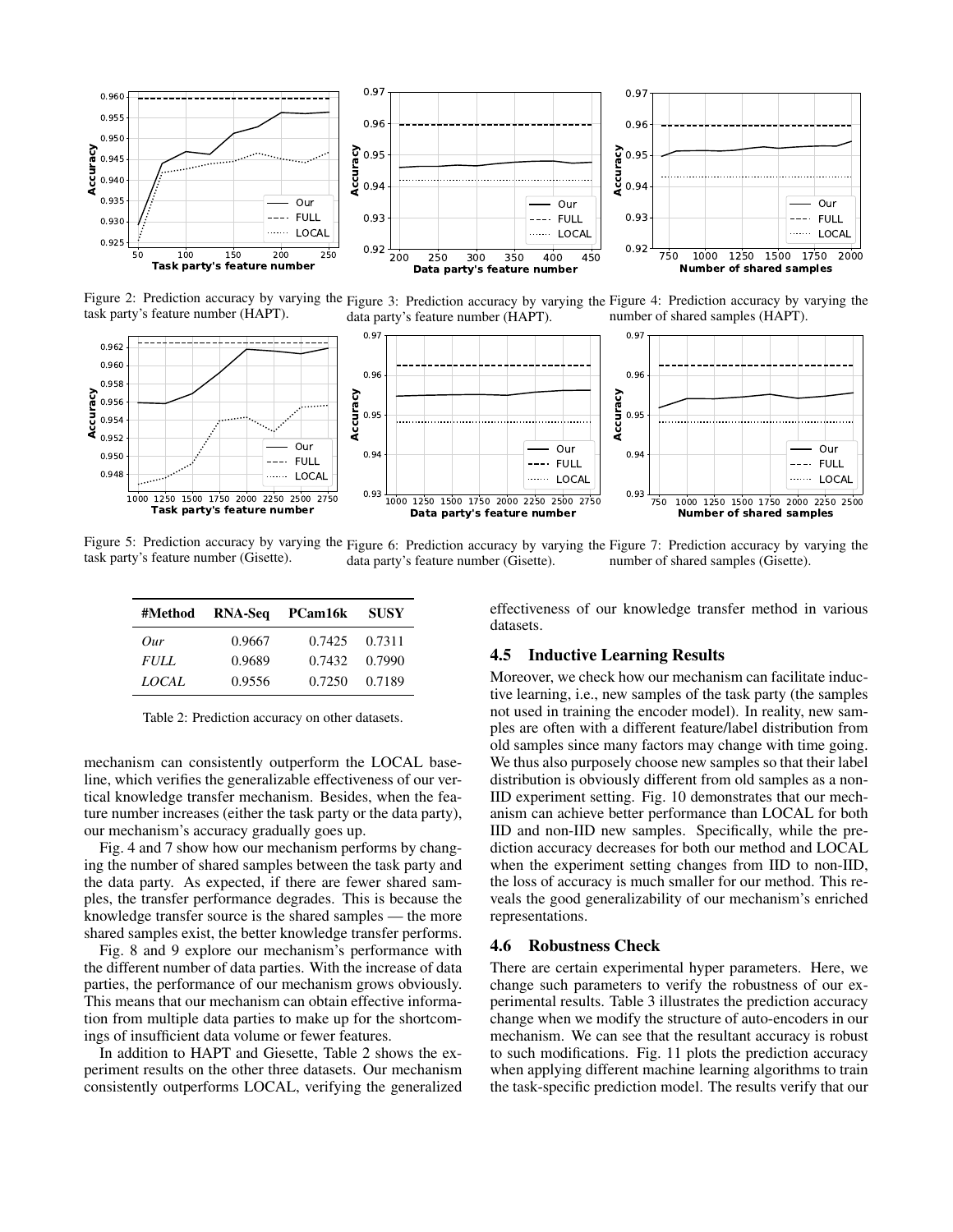<span id="page-5-0"></span>

Figure 8: Prediction accuracy by varying the Figure 9: Prediction accuracy by varying the Figure 10: Prediction accuracy of new samnumber of data parties (Gisette). number of data parties (HAPT). ples.

<span id="page-5-1"></span>

| #Lavers | Sigmoid | <b>ReLU</b> | Tanh   | <b>Leaky-ReLU</b> |
|---------|---------|-------------|--------|-------------------|
| 2       | 0.9504  | 0.9506      | 0.9501 | 0.9503            |
| 4       | 0.9510  | 0.9520      | 0.9504 | 0.9505            |
| 6       | 0.9501  | 0.9508      | 0.9505 | 0.9510            |
| 8       | 0.9503  | 0.9511      | 0.9509 | 0.9513            |
| 10      | 0.9505  | 0.9513      | 0.9513 | 0.9510            |
| 12      | 0.9516  | 0.9518      | 0.9510 | 0.9514            |

Table 3: Prediction accuracy by changing the layers and activation functions in the auto-encoder (Gisette).

mechanism can consistently outperform LOCAL under an arbitrary machine learning model, indicating the robustness of our knowledge transfer mechanism.

## 4.7 Viability Analysis

In order to further verify the effectiveness of our mechanism on knowledge transfer, we compared the changes in prediction accuracy before and after using our newly designed loss function, i.e.,  $|Enc(\mathbf{x}_s^t) - \mathbf{x}_s^{fed}|$ . As Fig[.12](#page-6-7) shows, the prediction accuracy was significantly improved with the use of the novel loss component for knowledge transfer. Similarly, Fig[.13](#page-6-7) and [14](#page-6-7) show that when the features of the task party change, our mechanism always performs better than the mechanism without knowledge transfer. The results show that the proposed penalty is effective and can carry out reasonable knowledge transfer. In particular, adding  $|Enc(\mathbf{x}_s^t) - \mathbf{x}_s^{fed}|$  into the loss function of auto-encoder as penalty can provide a more reasonable auxiliary conversion means for knowledge transfer.  $\mathbf{x}_s^{fed}$  can be regarded as the teacher and  $Enc(\mathbf{x}_s^t)$  as the student. Students use their own data and the teacher's shared data  $\mathbf{x}_{s}^{fed}$  to conduct knowledge distillation. This process makes the generated representations benefit from the teacher's shared knowledge (which is learned from both task party and data party's raw features).

#### 4.8 Computation Time

We record the computation time of our mechanism by varying the number of data parties and the number of shared samples. To keep the computation time to an order of magnitude, we calculated the time to run our mechanism 10 times on HAPT dataset. The results are shown in Fig. [15](#page-6-7) and [16,](#page-6-7) respectively. In general, the computation time of our mechanism is linearly proportional to the number of data parties and the number of shared samples. This linear relationship indicates the good scalability of our mechanism.

## 5 Related Work

Vertical FL focuses on cross-organization collaborative learning. The common setting is that different organizations hold different features of the same set of samples, which is also often known as vertical FL [Yang *et al.*[, 2019\]](#page-7-0). Another mainstream of FL algorithms, known as horizontal FL, have general-purpose optimization algorithms such as FedAvg [\[McMahan](#page-7-1) *et al.*, 2017] for building various machine learning models; however, for vertical FL, up to date, there is no such general-purpose learning algorithms. In particular, for different machine learning models, researchers have proposed diverse mechanisms, such as tree-based models [\[Cheng](#page-6-8) *et al.*[, 2019;](#page-6-8) Wu *et al.*[, 2020\]](#page-7-7) and neural networks [Hu *[et al.](#page-6-9)*, [2019\]](#page-6-9).

Compared to these existing vertical FL algorithms, the key difference of our mechanism is the application scope. Existing vertical FL algorithms focus on improving the prediction performance on shared samples. In contrast, our mechanism aims to improve the prediction performance of each party's local (non-shared) samples by transferring the knowledge from shared samples. We believe that our mechanism can be a good complement to existing vertical FL algorithms, thus boosting the practicability of FL in reality.

A prior study close to our research is the FTL (federated transfer learning) framework [Liu *et al.*[, 2020\]](#page-7-8). However, our knowledge transfer process is *task-independent*, which means that the distilled representation of the task party's samples (i.e., learned from the distilled encoder) can benefit an arbitrary machine learning task for the task party; in comparison, FTL works only for a predefined machine learning task.

## 6 Conclusion

In this paper, we propose a vertical federated knowledge transfer mechanism to transfer the knowledge from crossparty shared samples to each party's local samples. Our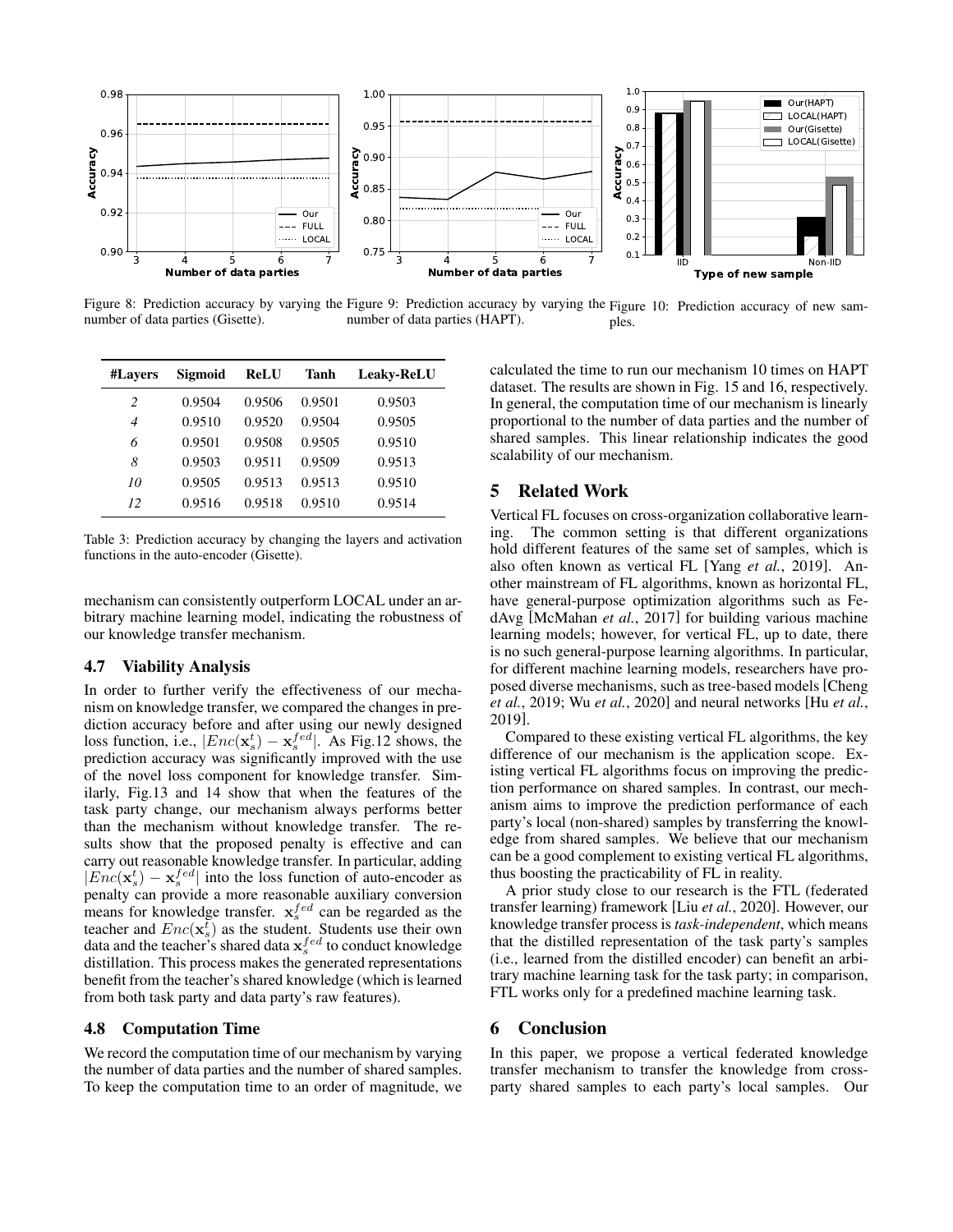<span id="page-6-7"></span>

Figure 11: Prediction accuracy of different machine learning models.





Figure 12: Changes in prediction accuracy Figure 13: Changes in prediction accuracy with different datasets before and after knowl-with different task party's feature number before and after knowledge transfer (HAPT).

Our

 $150$ 

200

Without knowledge transfer

 $250$ 



Figure 14: Changes in prediction accuracy with different task party's feature number be-

fore and after knowledge transfer (Gisette). Figure 15: Computation time by varying the Figure 16: Computation time by varying the number of data parties. number of samples per party.

mechanism can significantly improve the application scenarios of vertical FL as it is complementary to the traditional solutions that only work for shared samples. Experiments on five real-life datasets and varying configurations verify the effectiveness of our mechanism.

In the future, we aim to explore more possible techniques used in Step 1 and 2 of our mechanism to improve the knowledge transfer performance. For instance, contrastive learning has become a popular way for self-supervised representation learning, and researchers have recently studied certain federated contrastive learning methods [Li *et al.*[, 2021\]](#page-7-9). We would like to explore whether it is possible to incorporate federated contrastive learning into our mechanism for further enriching local samples' representations.

### References

- <span id="page-6-5"></span>[Baldi *et al.*, 2014] Pierre Baldi, Peter Sadowski, and Daniel Whiteson. Searching for exotic particles in high-energy physics with deep learning. *Nature communications*, 5(1):1–9, 2014.
- <span id="page-6-0"></span>[Chai *et al.*, 2021] Di Chai, Leye Wang, Lianzhi Fu, Junxue Zhang, Kai Chen, and Qiang Yang. Federated singular vector decomposition. *ArXiv*, abs/2105.08925, 2021.
- <span id="page-6-4"></span>[Chang et al., 2013] Kyle Chang, Chad J Creighton, Caleb Davis, Lawrence Donehower, Jennifer Drummond, David Wheeler, Adrian Ally, Miruna Balasundaram, Inanc Birol,

Yaron SN Butterfield, et al. The cancer genome atlas pancancer analysis project. *Nat Genet*, 45(10):1113–1120, 2013.

- <span id="page-6-6"></span>[Chen and Guestrin, 2016] Tianqi Chen and Carlos Guestrin. Xgboost: A scalable tree boosting system. *Proceedings of the 22nd ACM SIGKDD International Conference on Knowledge Discovery and Data Mining*, 2016.
- <span id="page-6-8"></span>[Cheng *et al.*, 2019] K. Cheng, T. Fan, Yilun Jin, Yang Liu, Tianjian Chen, and Qiang Yang. Secureboost: A lossless federated learning framework. *ArXiv*, abs/1901.08755, 2019.
- <span id="page-6-3"></span>[Guyon *et al.*, 2006] Isabelle Guyon, Jiwen Li, Theodor Mader, Patrick A Pletscher, Georg Schneider, and Markus Uhr. Feature selection with the clop package. Technical report, Technical report, 2006.
- <span id="page-6-2"></span>[Hinton and Salakhutdinov, 2006] Geoffrey E. Hinton and Ruslan Salakhutdinov. Reducing the dimensionality of data with neural networks. *Science*, 313:504 – 507, 2006.
- <span id="page-6-1"></span>[Hinton *et al.*, 2015] Geoffrey E. Hinton, Oriol Vinyals, and Jeffrey Dean. Distilling the knowledge in a neural network. *ArXiv*, abs/1503.02531, 2015.
- <span id="page-6-9"></span>[Hu *et al.*, 2019] Yaochen Hu, Di Niu, Jianming Yang, and Shengping Zhou. Fdml: A collaborative machine learning framework for distributed features. In *Proceedings of the 25th ACM SIGKDD International Conference on Knowledge Discovery & Data Mining*, pages 2232–2240, 2019.